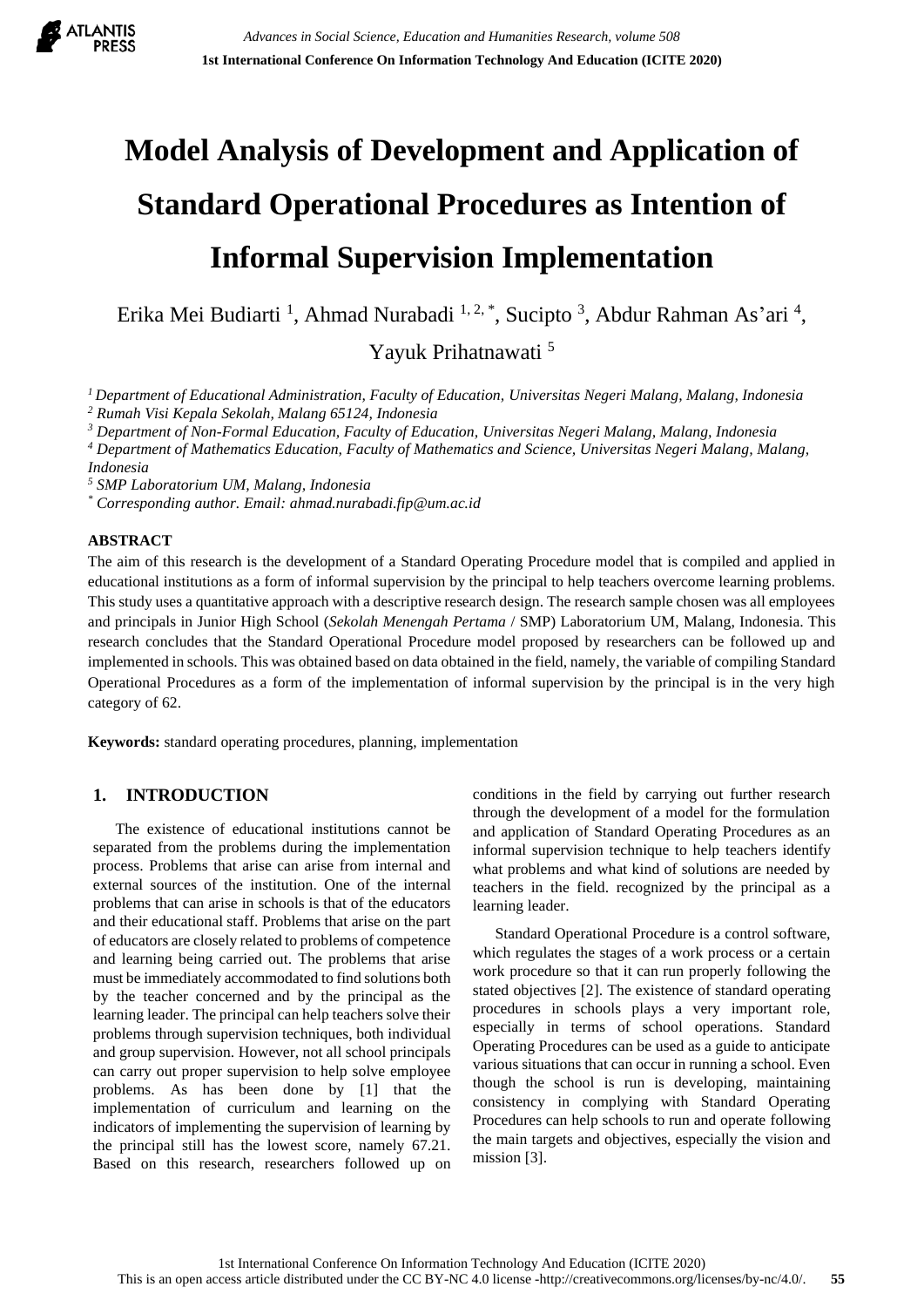|                              | N                     | Range | Minimum Maximum   |                                  | <b>Sum</b> | Mean   |               | Std.<br><b>Deviation</b> | <b>Variance</b> | <b>Skewness</b>              |               | <b>Kurtosis</b>   |               |
|------------------------------|-----------------------|-------|-------------------|----------------------------------|------------|--------|---------------|--------------------------|-----------------|------------------------------|---------------|-------------------|---------------|
|                              | Statistics Statistics |       | <b>Statistics</b> | Statistics Statistics Statistics |            |        | Std.<br>Error | <b>Statistics</b>        |                 | <b>Statistics Statistics</b> | Std.<br>Error | <b>Statistics</b> | Std.<br>Error |
| Preparation of<br><b>SOP</b> | 29                    | 64    | 152               | 216                              | 5377       | 185.41 | 3.870         | 20,840                   | 434.323         | .143                         | .434          | $-1,420$          | .845          |
| Application of<br><b>SOP</b> | 29                    | 16    | 20                | 36                               | 843        | 29.07  | .791          | 4.259                    | 18,138          | .306                         | .434          | $-.569$           | .845          |
| Valid N<br>(listwise)        | 29                    |       |                   |                                  |            |        |               |                          |                 |                              |               |                   |               |

**Table 1 Descriptive Statistics**

Without Standard Operating Procedures, school residents cannot work effectively and efficiently and do not understand the scope of their work. So that the existence of Standard Operating Procedures is very important as a guideline and reference for schools to get the maximum possible quality improvement through effective and efficient procedures [4]. In line with these maxims, the existence of Standard Operating Procedures can help a company achieve its stated goals [5].

The process of achieving the goal of using these Standard Operating Procedures can be reflected in the existence of a standardized Standard Operating Procedure designed for employees as a guide in carrying out their duties so that errors or problems that will arise at work can be minimized. Principals, educators, and staff can refer to the Standard Operating Procedures that have been established in each section to minimize errors that will arise[6]. Therefore, the researcher offers the development of a Standard Operational Procedure model that is compiled and applied in educational institutions as a form of informal supervision by the principal to help teachers overcome learning problems that arise in schools[7].

## **2. METHOD**

The type of research used is a quantitative research using descriptive analysis [8]. In descriptive design research, the researcher can find out the mean, median, mode, range, standard deviation, maximum score, and the minimum score for each variable. The results of the descriptive analysis will be presented by the researcher in tabular form which is then translated by the researcher about the development of a Standard Operational Procedure model in the field.

Researchers used the IBM SPSS Statistics 20 program to analyze data obtained from the field. The data collection technique used by researchers is to distribute closed questionnaires to respondents. Respondents selected by the researcher as the research sample were 29 teachers and principals at Laboratory Middle School, Malang, Indonesia.

#### **3. RESULTS**

Table 1 presents descriptive statistics of field data on the preparation and application of Standard Operational Procedures as a form of informal supervision of school principals. Based on the results of the data description of the research variables for the preparation of Standard Operational Procedures, it is known that: standard deviation 20,840; minimum score of 152; maximum score 216; range 64; mean 185.41; and the interval 40.5. The description of the variable frequency for the preparation of Standard Operating Procedures is presented in Table 2.

Based on the research results obtained by researchers, the description of the standard operating procedure formulation model as a form of the implementation of informal supervision is in the very high category, namely 62.1%. From these results, it can be said that most of the research samples contributed actively and understood the process of preparing Standard Operational Procedures as a form of supervision.

The components of the preparation of Standard Operating Procedures that are understood by research respondents are the benefits of Standard Operating Procedures; the principles of preparation Standard Operating Procedures; writing system Standard Operating Procedures; characteristics of Standard Operating Procedures; as well as various kinds of types Standard Operating Procedures.

The results of testing the model in the "very high" category can be followed up at the next research stage so that variations in the implementation of supervision by the principal can be carried out properly and are expected to be able to overcome various problems, both learning problems and others by each employee so that the implementation of institutional activities can run effectively and efficiently because the institution has prepared a well-designed Standard Operating Procedure to minimize obstacles.

**Table 2 Variable Frequency Distribution for the Formulation of Standard Operating Procedures**

| Category  | <b>Interval</b> |     | $\frac{0}{0}$ |
|-----------|-----------------|-----|---------------|
| Very low  | $54 - 94.5$     |     |               |
| Low       | $94.6 - 135$    |     |               |
| High      | $135.1 - 175.5$ | 11  | 37.9          |
| Very high | $175.6 - 216$   | 18  | 62.1          |
| Total     | 29              | 100 |               |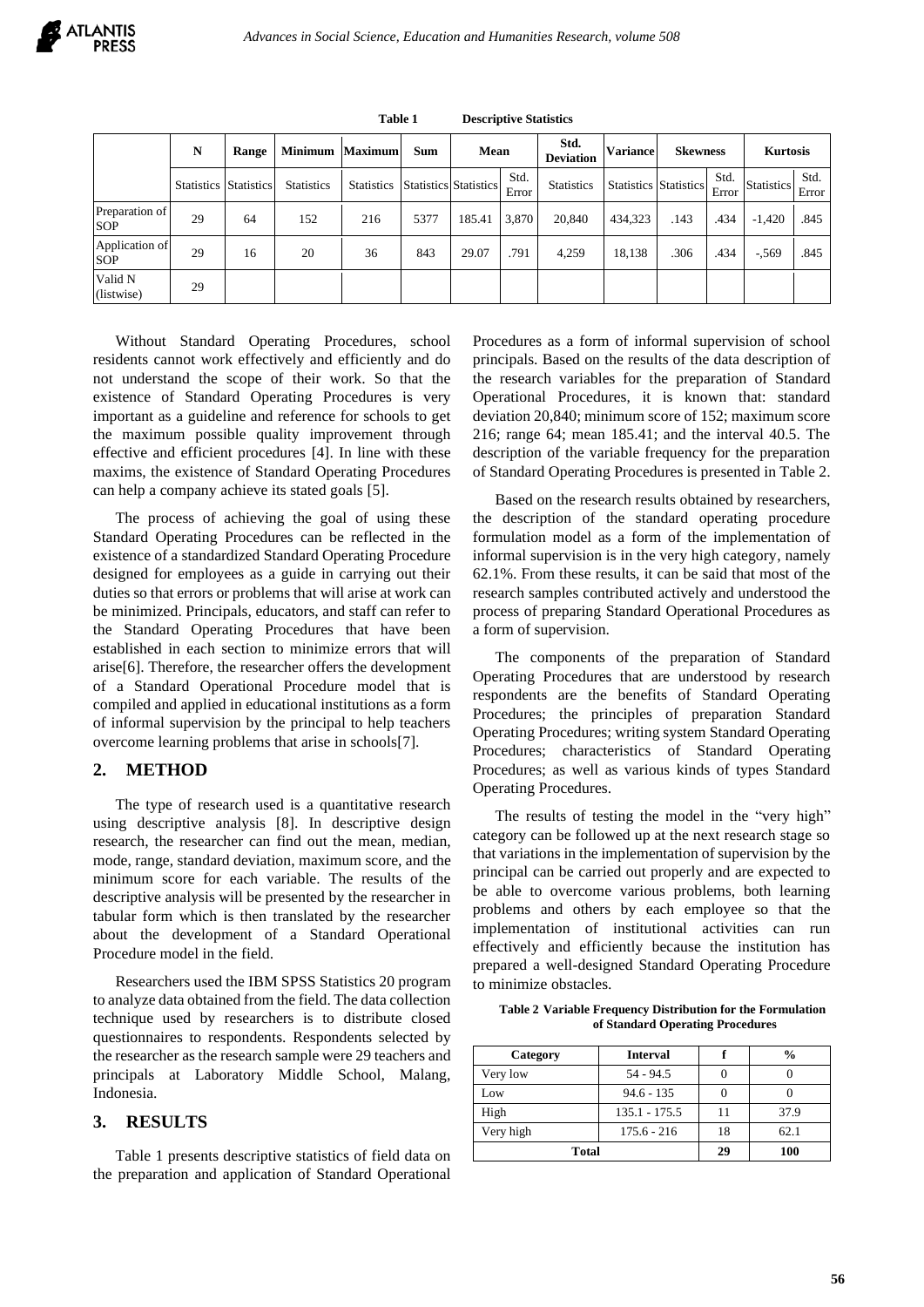Based on the results of the data description of the research variables, the application of Standard Operational Procedures is known: the standard deviation is 4.259; minimum score of 20; maximum score 36; range 16; mean 28.07; and the interval 6.75. The description of the variable frequency of applying Standard Operational Procedures is presented in Table 3.

| Category     | <b>Interval</b> |     | $\frac{0}{0}$ |
|--------------|-----------------|-----|---------------|
| Very low     | $9 - 15.75$     |     |               |
| Low          | $15.76 - 22.50$ | O   |               |
| High         | $22.51 - 29.25$ | 19  | 65.5          |
| Very high    | $29.26 - 36$    | 10  | 34.5          |
| <b>Total</b> | 29              | 100 |               |

**Table 3 Variable Frequency Distribution for the Application of Standard Operational Procedures**

Based on the research results obtained by the researcher, the description of the model of applying Standard Operating Procedures as a form of implementing informal supervision is in the high category, namely 65.5%. From these results, it can be said that as many as 19 respondents understood the components and mechanisms for implementing the Standard Operational Procedure model designed by the researcher.

#### **4. DISCUSSION**

As a guideline for preparation Standard Operating Procedures good, the institution can pay attention to 7 main things, namely efficiency; consistency; minimize errors; problem-solving; labor protection; working map; and defense boundaries [9]. Efficiency is defined as an accuracy that relates to all activities that are expected to be completed according to the desired targets and goals in a fast time.

Consistency is defined as an activity that is constant and does not change through precise calculations so that a high level of discipline is required in carrying out activities. Minimizing errors means that Standard Operating Procedures must be arranged to keep all activities away from error activities from all aspects so that Standard Operating Procedures This can lead employees to systematic performance.

Problem-solving means the preparation of Standard Operating Procedures must be able to solve conflicts that occur in an institution. So that if a problem occurs in the middle of an activity, the various parties involved must comply with the existing Standard Operating Procedures.

Labor protection, namely Standard Operating Procedures, is also formulated to protect employees in all parts from the possible risks arising from the work that is being carried out. A work map is a pattern in which Standard Operating Procedures are compiled based on work activities that should be carried out in all sections. Standard Operating Procedures are neatly arranged so that each employee can run them properly. Through a working map Standard Operating Procedures neat and clear, employees who do their job will not move anywhere and can focus according to their respective duties, main points, and functions.

Defenses boundaries are interpreted as inspection steps of an institution in stepping because all activities carried out are based on Standard Operating Procedures predefined [10]. The results of this research can be followed up through the application of various Standard Operational Procedures that should exist in every part of the school. This is considered important because according to [11], the application of Standard Operating Procedures also can influence and even change the image of an institution.

The forms of this influence and change take the forms of previously slow and convoluted institutional services became effective and efficient; then also the institution can improve the performance of all components in the institution to achieve good quality.

Apart from the urgency of Standard Operating Procedures in an institution, the application of the model Standard Operating Procedures also must pay attention to the steps for implementing good Standard Operating Procedures.

This is following the explanation from [12], the implementation steps Standard Operating Procedures among them must go through implementation planning Standard Operating Procedures ripe ones; the distribution to units in an institution; training in understanding Standard Operating Procedures for all employees; supervision and monitoring of implementation; as well as regular evaluations from the leadership [13].

Schools in applying the Standard Operational Procedure model have implemented one concrete step that has produced very good results, namely the planning step for the preparation of Standard Operating Procedures [14].

So that this must be followed by the next steps, namely the institution must be able to distribute all types of Standard Operating Procedures to individual units; the agency should provide training to all employees in all top units Standard Operating Procedures which has been distributed, and the institution (in this case the principal) must carry out periodic monitoring of Standard Operating Procedures which has been understood and implemented by all employees so that the results of the monitoring can be used as evaluation material by the principal.

The results of the evaluation can be used as input for improvements to the preparation plan Standard Operating Procedures which is even better to improve the quality of institutional services in all work units[15]. For small tables, please place it within a column and a bigger table is placed in a text frame spanning to both columns. Use the Table facility available within the MSWord. The font